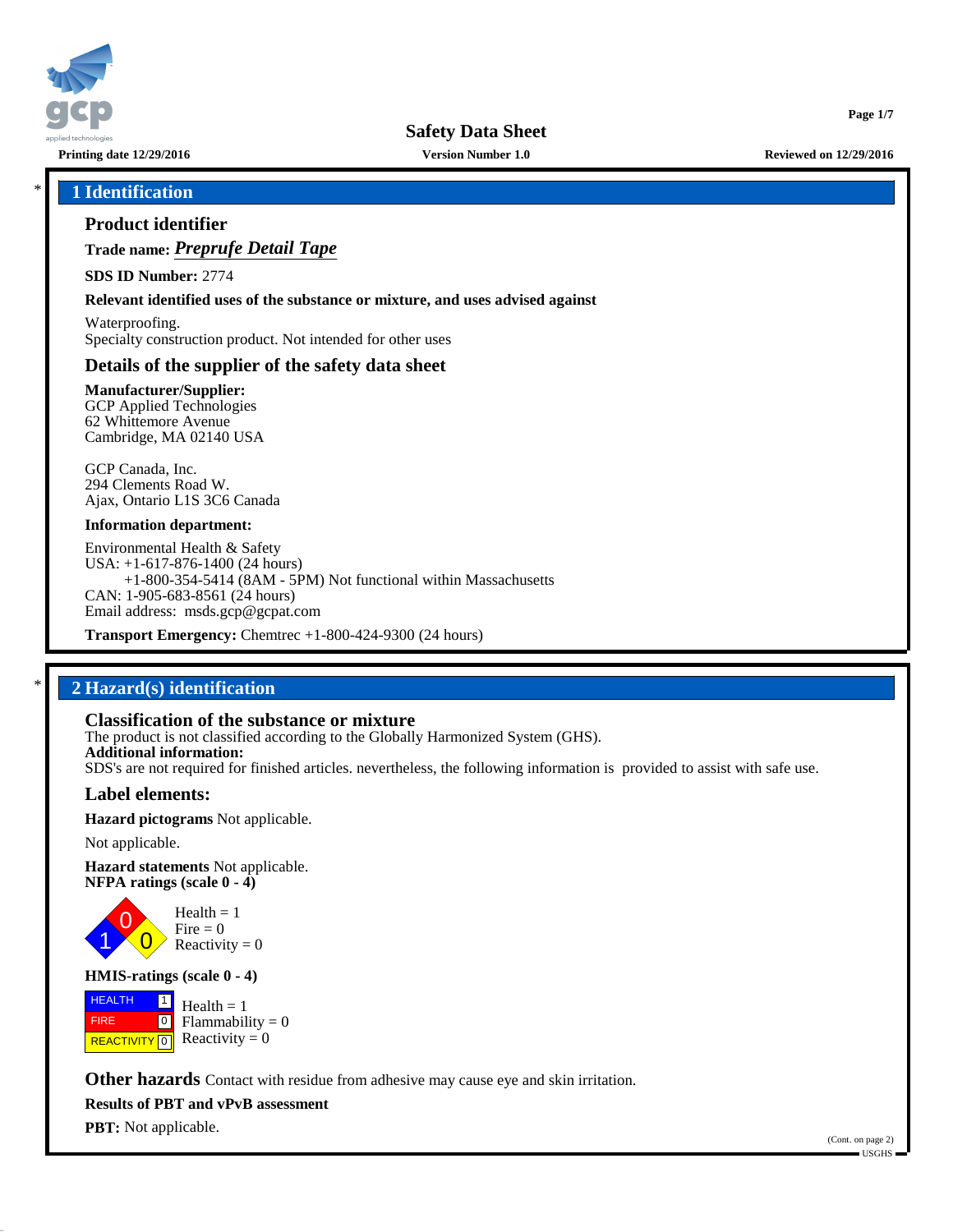**Trade name:** *Preprufe Detail Tape*

**vPvB:** Not applicable.

## \* **3 Composition/information on ingredients**

#### **Chemical characterization: Mixture**

**Hazardous components:** Not applicable.

**Additional information:** Non-hazardous ingredients may be listed in Section 15; Right-To-Know disclosure.

## \* **4 First-aid measures**

#### **Description of first aid measures**

**General information:** Get medical advice/attention if you feel unwell.

**After inhalation:** No special measures required.

**After skin contact:** If skin irritation occurs, consult a doctor.

#### **After eye contact:**

Rinse cautiously with water for several minutes. If symptoms persist, consult a physician.

**After swallowing:**

Rinse mouth.

Do NOT induce vomiting.

#### **Information for doctor:**

**Most important symptoms and effects, both acute and delayed** No further relevant information available.

**Indication of any immediate medical attention and special treatment needed** No further relevant information available.

## **5 Fire-fighting measures**

**Special hazards arising from the substance or mixture** No further relevant information available.

**Additional information** Collect contaminated fire fighting water separately. It must not enter the sewage system.

## \* **6 Accidental release measures**

## **Personal precautions, protective equipment and emergency procedures**

Wear protective equipment. Keep unprotected persons away.

**Methods and material for containment and cleaning up:** Pick up mechanically.

## **Reference to other sections**

See Section 7 for information on safe handling.

See Section 8 for information on personal protection equipment.

See Section 13 for disposal information.

## \* **7 Handling and storage**

#### **Handling:**

#### **Precautions for safe handling**

Avoid eye and skin contact with residue from adhesive.

(Cont. from page 1)

**Page 2/7**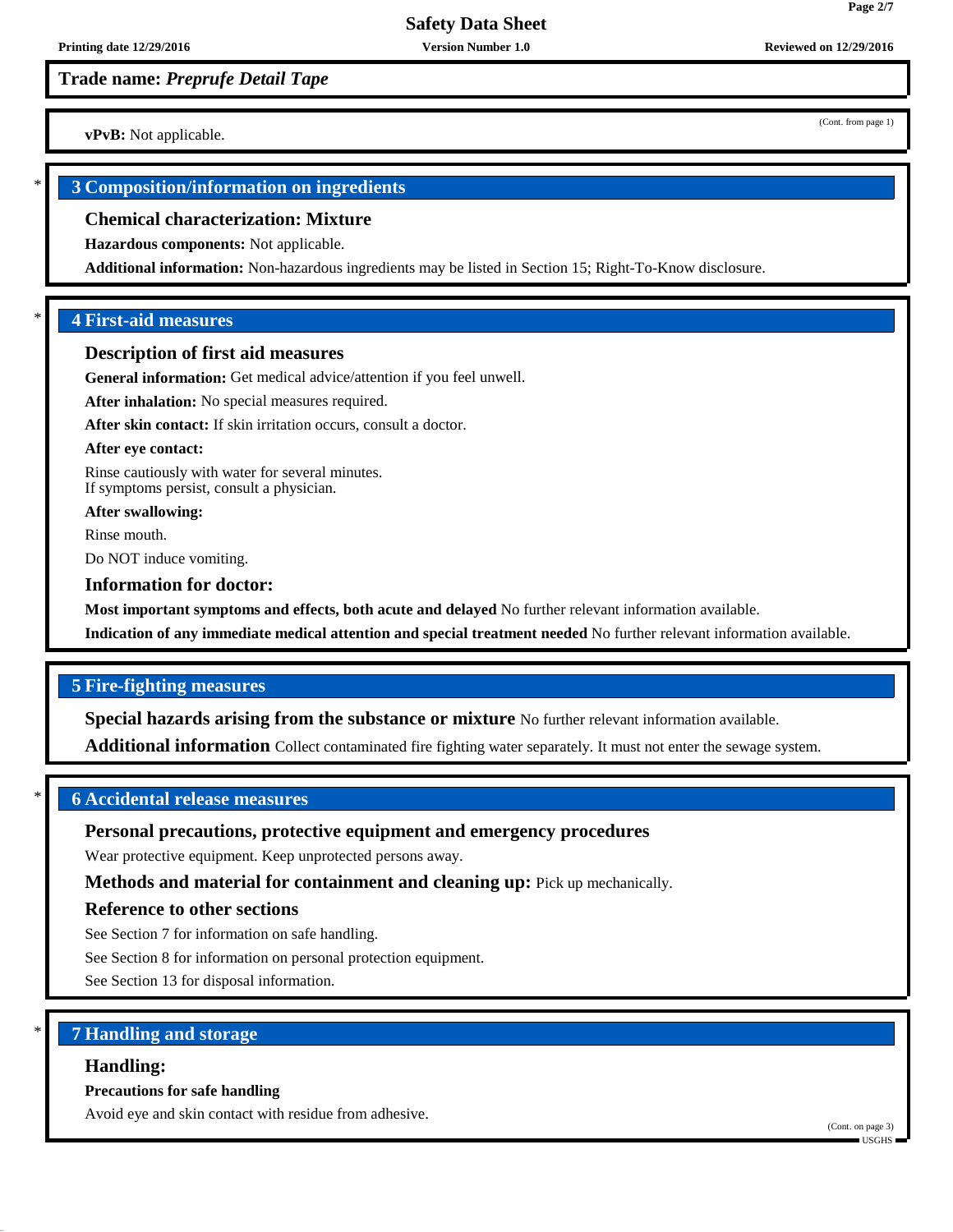# **Safety Data Sheet**

## **Trade name:** *Preprufe Detail Tape*

(Cont. from page 2)

Wash thoroughly after handling.

Wash skin after handling.

Release liners are slippery. Remove from work area immediately after membrane application.

Membrane is slippery when wet or covered with frost.

Release liners may cause slip and trip hazards.

Do not eat, drink or smoke when using this product.

For professional use only. Keep out of children's reach.

#### **Information about protection against explosions and fires:**

Removal of release liner may generate a static electrical discharge (spark).

**Conditions for safe storage, including any incompatibilities**

**Storage:**

**Information about storage in one common storage facility:** No special measures required.

**Further information about storage conditions:** Keep receptacle tightly sealed.

**Specific end use(s)** No further relevant information available.

### \* **8 Exposure controls/personal protection**

**Additional information about design of technical systems:** No further data; see item 7.

#### **Control parameters**

#### **Components with limit values that require monitoring at the workplace:**

The product does not contain any relevant quantities of materials with critical values that have to be monitored at the workplace. **Additional information:** The lists that were valid during the creation were used as basis.

#### **Exposure controls**

**Personal protective equipment:**

**General protective and hygienic measures:**

Avoid contact with the eyes and skin.

The usual precautionary measures for handling chemicals should be followed.

#### **Breathing equipment:**

Control exposure to ingredients with workplace control parameters if mentioned above. If no ingredients are listed, respiratory protection is generally not required.

If exposure limits are listed and may be exceeded, use approved respiratory protective equipment and filter type appropriate for the listed ingredients. (NIOSH, CEN, etc.).

**Protection of hands:** Gloves should be worn to prevent skin contact and should be impermeable and resistant to the product.

**Material of gloves** Gloves should be worn to prevent skin contact and should be impermeable and resistant to the product.

**Eye protection:**



Safety glasses with side shield protection.

**Body protection:** Use personal protective equipment as required.

 USGHS (Cont. on page 4)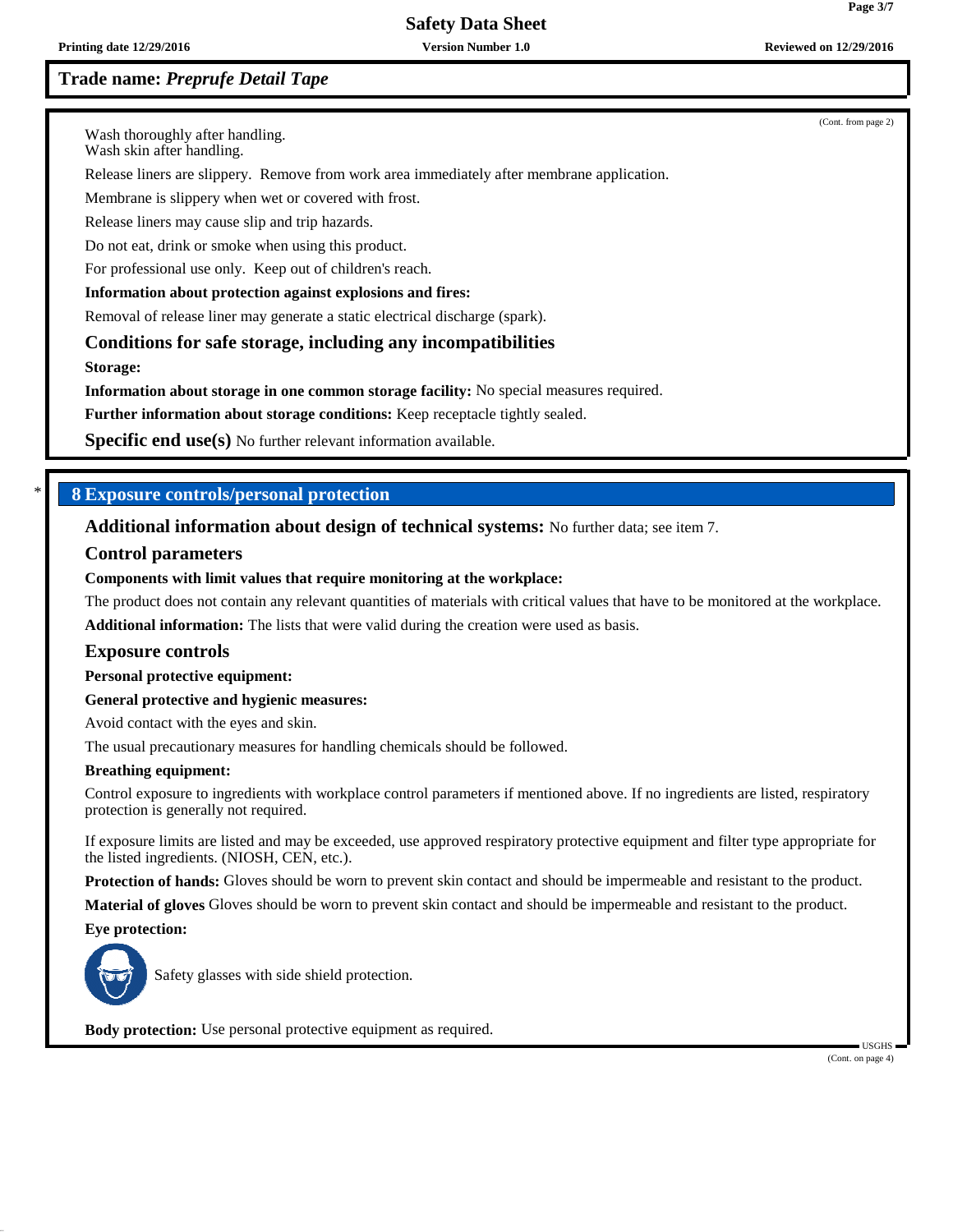**Trade name:** *Preprufe Detail Tape*

(Cont. from page 3)

**Page 4/7**

| <b>9 Physical and chemical properties</b>                |                                               |  |
|----------------------------------------------------------|-----------------------------------------------|--|
| Information on basic physical and chemical properties    |                                               |  |
| <b>General Information</b>                               |                                               |  |
| Appearance:                                              |                                               |  |
| Form:                                                    | Solid                                         |  |
| Color:                                                   | According to product specification            |  |
| Odor:                                                    | Characteristic                                |  |
| <b>Odor threshold:</b>                                   | Not determined.                               |  |
| $pH-value (\sim):$                                       | Not applicable.                               |  |
| <b>Change in condition</b>                               |                                               |  |
| <b>Melting point/Melting range:</b>                      | Undetermined.                                 |  |
| <b>Boiling point/Boiling range:</b>                      | Undetermined.                                 |  |
| <b>Flash point:</b>                                      | Not applicable.                               |  |
| <b>Flammability (solid, gaseous):</b>                    | Product is not flammable.                     |  |
| <b>Decomposition temperature:</b>                        | Not determined.                               |  |
| Auto igniting:                                           | Not determined.                               |  |
| Danger of explosion:                                     | Product does not present an explosion hazard. |  |
| <b>Explosion limits:</b>                                 |                                               |  |
| Lower:                                                   | Not determined.                               |  |
| <b>Upper:</b>                                            | Not determined.                               |  |
| <b>VOC Content (max):</b>                                | Not determined.                               |  |
| Vapor pressure:                                          | Not applicable.                               |  |
| Density: $(\sim)$                                        | 1.1 LBS/CF                                    |  |
| <b>Relative density</b>                                  | Not determined.                               |  |
| <b>Vapor density</b>                                     | Not applicable.                               |  |
| <b>Evaporation</b> rate                                  | Not applicable.                               |  |
| Solubility in / Miscibility with                         |                                               |  |
| Water:                                                   | Not miscible or difficult to mix.             |  |
| Partition coefficient (n-octanol/water): Not determined. |                                               |  |
| Viscosity:                                               |                                               |  |
| Dynamic:                                                 | Not applicable.                               |  |
| Kinematic:                                               | Not applicable.                               |  |
| Molecular weight                                         | Not applicable.                               |  |
| <b>Other information</b>                                 | No further relevant information available.    |  |
|                                                          |                                               |  |

## **10 Stability and reactivity**

**Reactivity** Stable under normal conditions.

**Chemical stability**

**Thermal decomposition:** No decomposition if used according to specifications.

**Possibility of hazardous reactions** No dangerous reactions known.

**Conditions to avoid** No further relevant information available.

**Incompatible materials:** No further relevant information available.

**Hazardous decomposition products:** Carbon monoxide and carbon dioxide

**Additional information:** See section 7 for information on handling, storage and conditions to be avoided.

 USGHS (Cont. on page 5)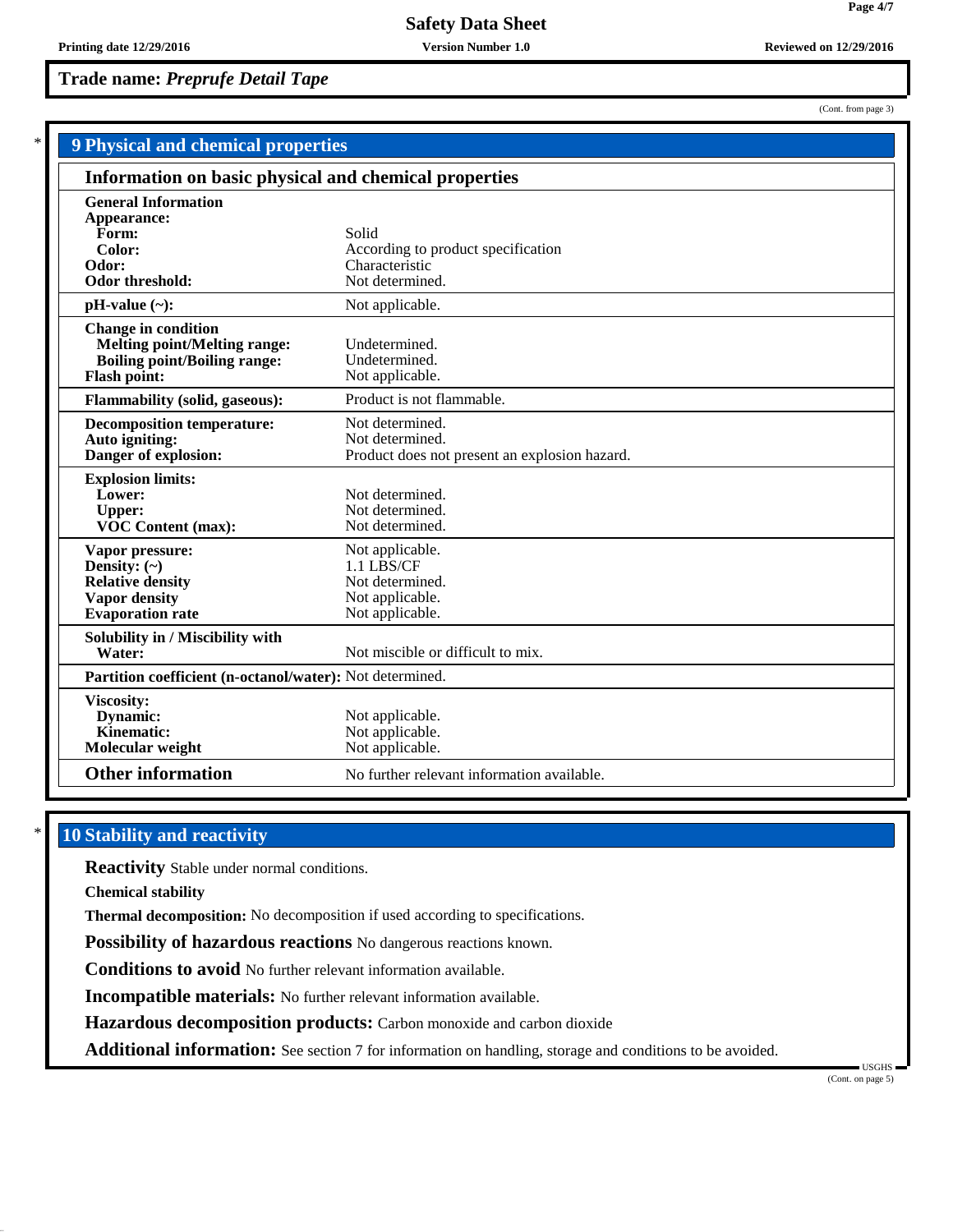**Trade name:** *Preprufe Detail Tape*

## \* **11 Toxicological information**

### **Information on toxicological effects**

**Acute toxicity:**

#### **Primary irritant effect:**

**on the skin:** No irritating effect expected

**on the eye:** No irritating effect expected

**inhalation:** No irritating effect expected

**Additional toxicological information:**

#### **Carcinogenic categories**

**IARC (International Agency for Research on Cancer) Human Carcinogenicity:**

**Group 1- Positive, Group 2A- Probable, Group 2B- Possible, Group 3- Not Classifiable**

None of the ingredients is listed.

**NTP (National Toxicology Program)**

**K–Known to be carcinogenic, R–May reasonably be anticipated to be carcinogenic**

None of the ingredients is listed.

**OSHA-Ca (Occupational Safety & Health Administration)**

None of the ingredients is listed.

## **12 Ecological information**

#### **Toxicity**

**Aquatic toxicity:** No further relevant information available.

**Persistence and degradability** No further relevant information available.

#### **Behavior in environmental systems:**

**Bioaccumulative potential** No further relevant information available.

**Mobility in soil** No further relevant information available.

#### **Additional ecological information:**

**General notes:** Not known to be hazardous to water.

## **Results of PBT and vPvB assessment**

**PBT:** Not applicable. **vPvB:** Not applicable.

**Other adverse effects** No further relevant information available.

## **13 Disposal considerations**

**Waste treatment methods** Comply with Federal, State and local regulations. **Recommendation:**



Must not be disposed of together with household garbage. Do not allow product to reach sewage system.

(Cont. on page 6) USGHS

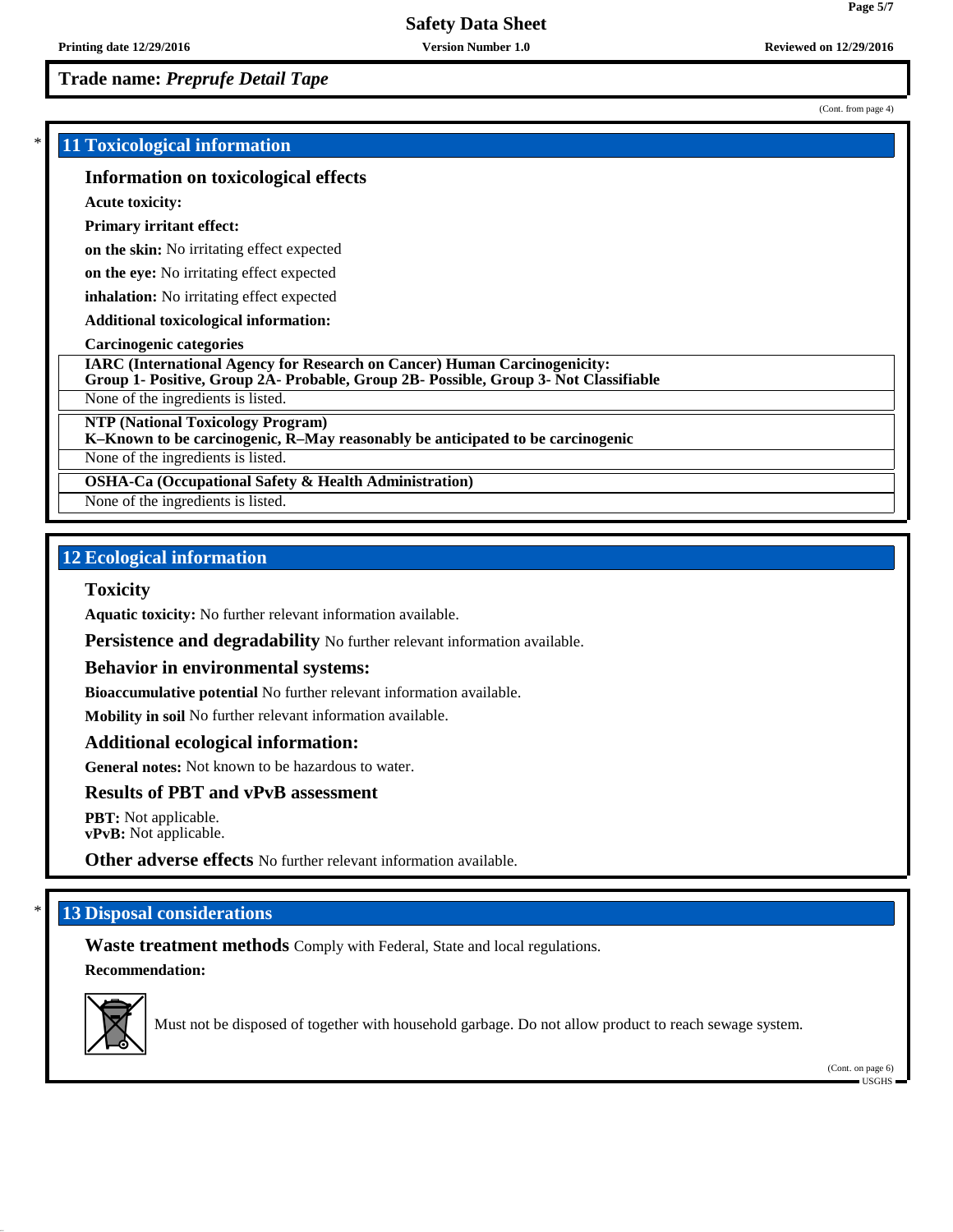**Safety Data Sheet**

**Printing date 12/29/2016 Version Number 1.0 Reviewed on 12/29/2016**

**Trade name:** *Preprufe Detail Tape*

(Cont. from page 5)

## **Uncleaned packagings:**

**Recommendation:** Disposal must be made according to official regulations.

| <b>14 Transport information</b>                           |                                                                                                          |
|-----------------------------------------------------------|----------------------------------------------------------------------------------------------------------|
| <b>UN-Number</b><br>DOT, IMDG, IATA                       | Not applicable.                                                                                          |
| UN proper shipping name<br>DOT, IMDG, IATĀ                | Not applicable.                                                                                          |
| <b>Transport hazard class(es)</b>                         |                                                                                                          |
| DOT, IMDG, IATA<br><b>Class</b>                           | Not applicable.                                                                                          |
| <b>Packing group</b><br>DOT, IMDG, IATA                   | Not applicable.                                                                                          |
| <b>Environmental hazards:</b><br><b>Marine pollutant:</b> | N <sub>0</sub>                                                                                           |
| <b>Special precautions for user</b>                       | Not applicable.                                                                                          |
|                                                           | Transport/Additional information: Not classified as a dangerous good for transport by road, rail or air. |
| <b>DOT</b><br><b>Remarks:</b>                             | Not Regulated.                                                                                           |
| <b>UN</b> "Model Regulation":                             | Not applicable.                                                                                          |

# **15 Regulatory information**

**SARA (Superfund Amendments and Reauthorization Act)**

**Section 302/304 (extremely hazardous substances):**

None of the ingredients is listed.

**Section 313 Reportable Ingredients (Chemicals present below reporting threshold are exempt):**

None of the ingredients is listed.

**SARA Section 312/Tier I & II Hazard Categories:** None

**North America Chemical Inventory Status**

**TSCA (Toxic Substances Control Act - United States):**

All ingredients are listed or exempt from listing unless otherwise noted below.

**CEPA (Canadian DSL):**

All ingredients are listed or exempt from listing unless otherwise noted below.

## **California Proposition 65**

**Chemicals known to cause cancer:**

Extracts (petroleum), heavy paraffinic distillate solvent

Polycyclic Aromatic Hydrocarbons

**Chemicals known to cause reproductive toxicity for females:**

None of the ingredients is listed.

**Chemicals known to cause reproductive toxicity for males:**

None of the ingredients is listed.

**Chemicals known to cause developmental toxicity:**

None of the ingredients is listed.

(Cont. on page 7)